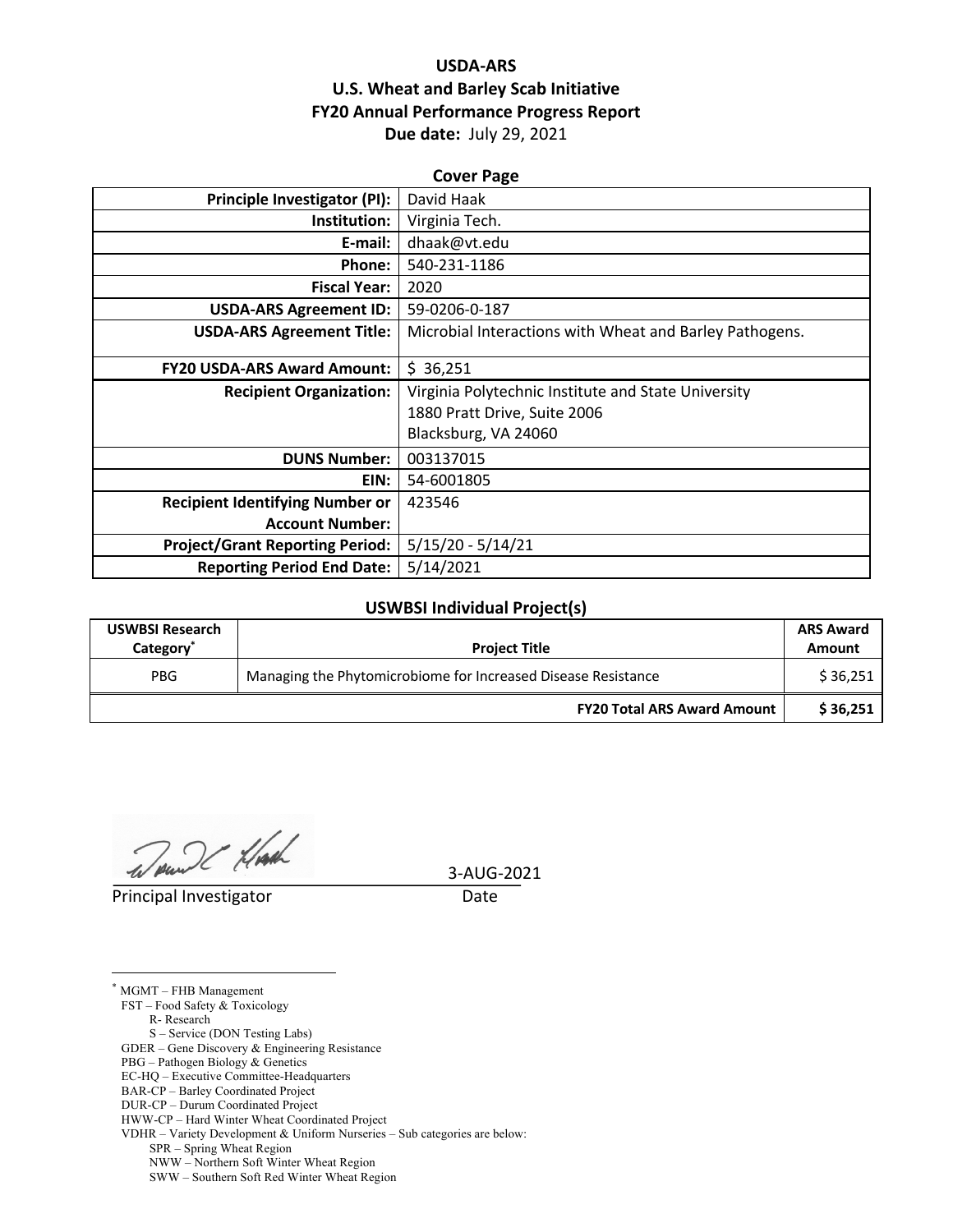**Project 1:** *Managing the Phytomicrobiome for Increased Disease Resistance*

## **1. What are the major goals and objectives of the research project?**

This work is addressing two goals described under the Pathogen Biology Group (PBG) heading.

*Goal 1. Characterize plant‐fungal interactions to identify important genes, proteins or small molecules that may be used to develop FHB resistance or to reduce DON contamination in barley and wheat.*

Under this goal we are growing several varieties from each class of FHB genetic resistance (sensitive, moderate resistance, resistance) and collecting quantitative pathogen, microbial community and mycotoxin levels. Together these data will provide insights on how interactions between the host and microbial communities influence pathogen abundance and mycotoxin production.

*Goal 2. Discover epiphytic or endophytic microbes or microbial communities and viruses that may be useful for development of effective biological control practices for FHB.* Under this goal we are collecting metagenomic information from epiphytic and endophytic microbial and virus communities across several varieties that vary in genetic FHB resistance level (S, MR, R) across two locations. Coupled with data on quantitative abundance of the pathogen, these data allow us to describe the communities of microbes and, importantly, the pool of microbial genes that interact with the pathogen in mature grain heads across two locations.

**2. What was accomplished under these goals or objectives?** *(For each major goal/objective, address these three items below.)*

#### **a) What were the major activities?**

The primary impact of this project is aimed at informing our fundamental understanding of host‐pathogen‐microbiome interactions and how they result in disease. We have made significant progress toward our goals over the past year. We have collected field samples, extracted DNA, enriched these samples and prepared them for sequencing. We have sequenced a subset of these samples using Pacific Biosciences Long read sequencing and initiated analyses on these data. In addition to this work we are developing a bioinformatic pipeline for integrating long‐read microbial community data with field level data on disease and quantitative estimates of pathogen abundance.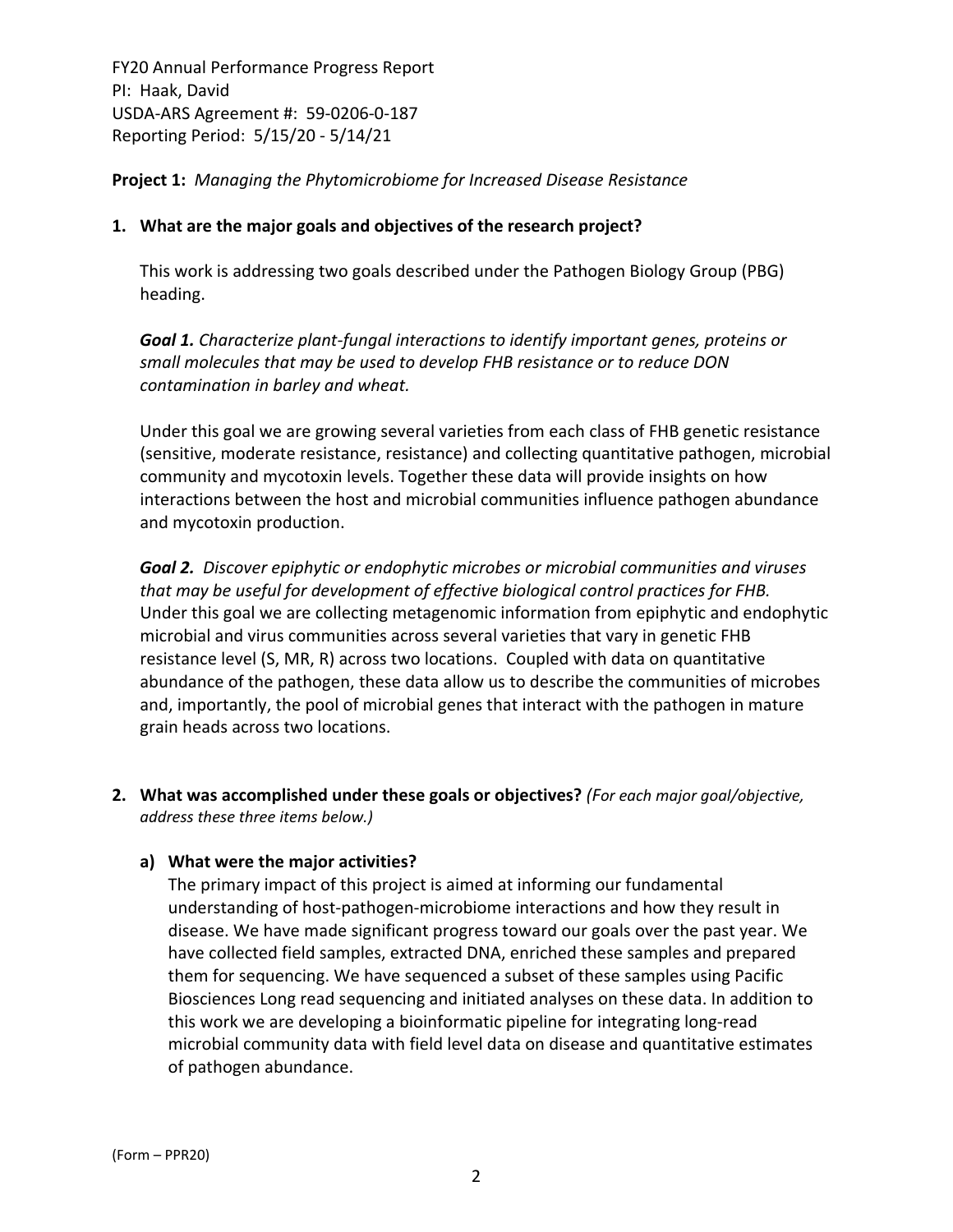## **b) What were the significant results?**

Preliminary analyses from our experiment are reveling the importance of bacteria in this system where 85% (11/13) of the most abundant taxa are bacteria and the non‐ bacterial taxa include pathogenic taxa *Fusarium* spp. and *Cercospora* spp.. Among these dominant bacteria are several genera that have previously been associated with suppression of FHB (Sphiongomonas and Methylobacterium) and we are currently working on leveraging the power of long-read metagenomic data to identify these important players to the strain level. Finally, our data are confirming that, while the most abundant, *Fusarium graminearum* is only 1 of 8 *Fusarium* species interacting in this system. Further, in our data we see that upon infection *F. graminearum* shifts in relative abundance range from 54% to 90% and this is correlated with infection score. We are investigating how the additional species interact directly with *F. graminearum* or indirectly through the microbiome to impact FHB.

## **c) List key outcomes or other achievements.**

To date this work has already uncovered some important interactions among the microbial community members in the wheat grain head microbiome. In addition, results supported by this work have been used as preliminary data in a large federal proposal. Finally, the bioinformatic workflows that are being built for these data will be used in a new graduate student course being taught by the PI in the Fall 2021 semester.

## **3. Was this research impacted by the COVID‐19 pandemic (i.e. university shutdowns and/or restrictions, reduced or lack of support personnel, etc.)? If yes, please explain how this research was impacted or is continuing to be impacted.**

This work was impacted by COVID‐19 related restrictions on lab activities at Virginia Tech and restrictions on our sequencing provider Duke University. In fall 2020 the number of personnel and length of their time in the lab was limited which prolonged the processing of samples and DNA extraction. Our preferred sequencing provider experienced limits on personnel hours as well as re‐tasking to prioritize sequencing of COVID related projects. Fortunately, we are no longer under these restrictions.

#### **4. What opportunities for training and professional development has the project provided?**

This project supported the training of an undergraduate and graduate student, as well as one postdoctoral research associate. In addition, the postdoctoral scholar attended a conference (National Fusarium Head Blight Forum 2020). Finally, the results from this work will be used to support training via a graduate level course in bioinformatics.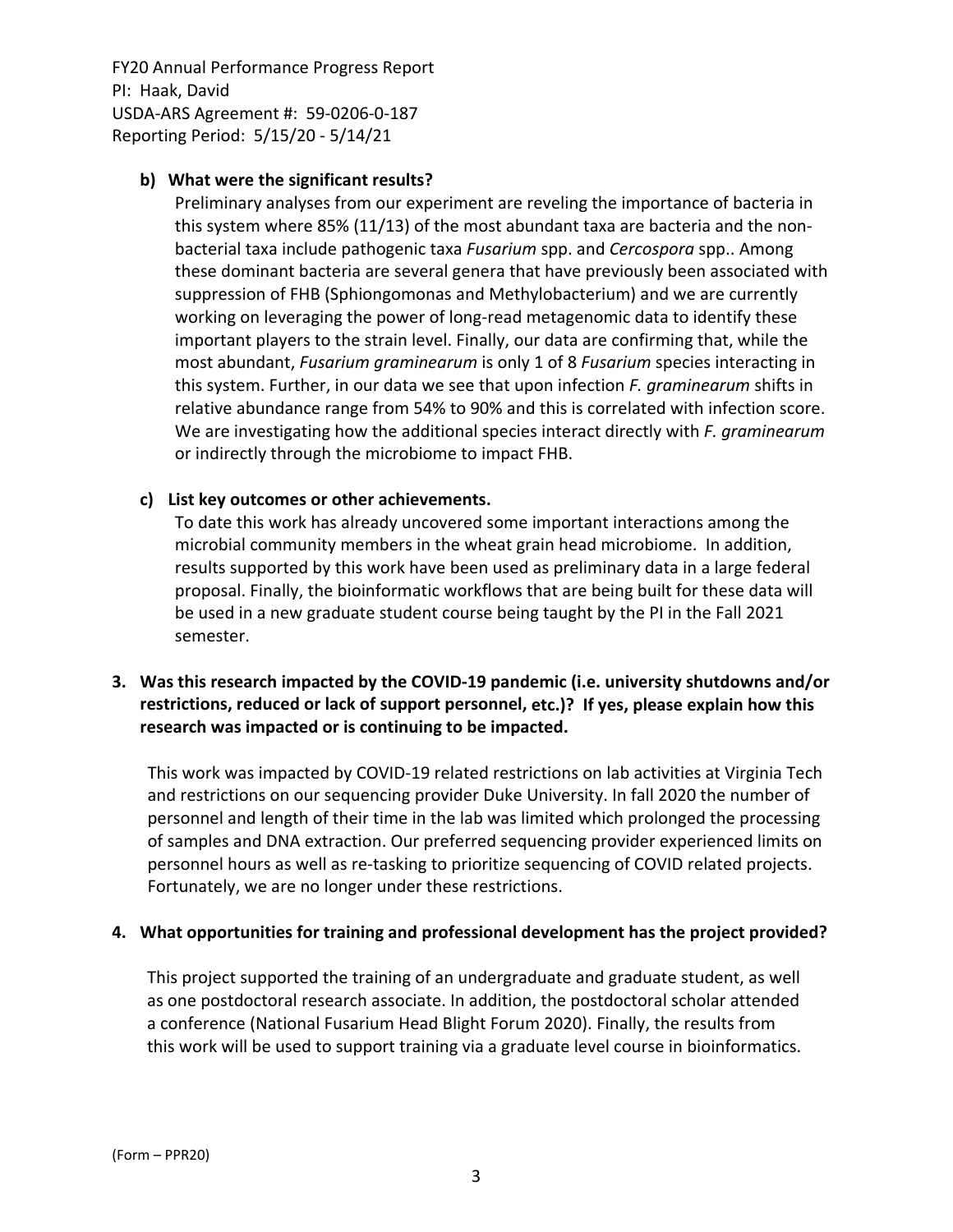## **5. How have the results been disseminated to communities of interest?**

These results are being prepared for a presentation at the National Fusarium Head Blight Forum 2021. In addition, ancillary work investigating endophytes in the mature kernels, led by an undergraduate student, is being prepared for publication.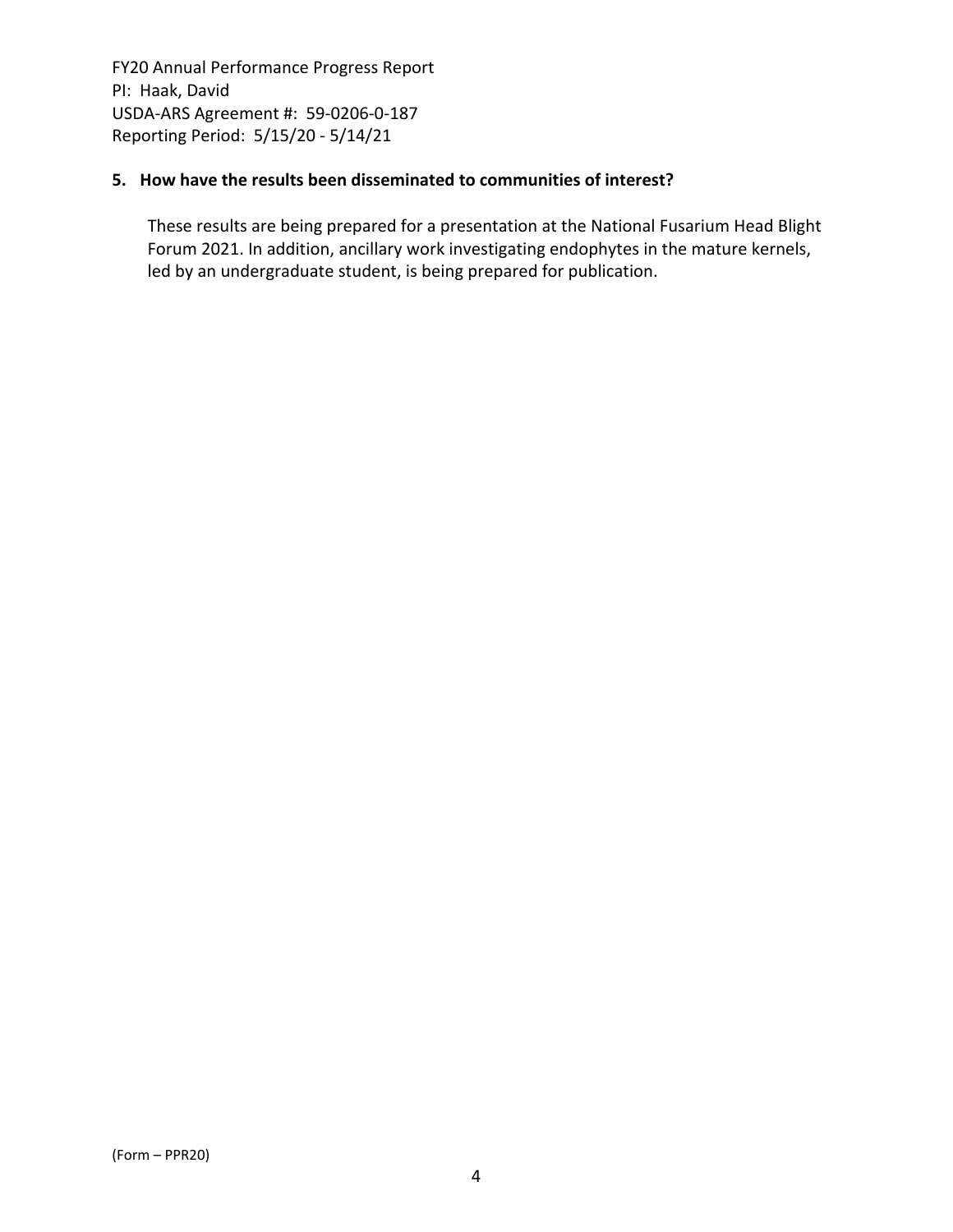# **Training of Next Generation Scientists**

**Instructions:** Please answer the following questions as it pertains to the FY20 award period (5/15/20 ‐ 5/14/21). The term "support" below includes any level of benefit to the student, ranging from full stipend plus tuition to the situation where the student's stipend was paid from other funds, but who learned how to rate scab in a misted nursery paid for by the USWBSI, and anything in between.

**1. Did any graduate students in your research program supported by funding from your USWBSI grant earn their MS degree during the FY20 award period?** ☐Yes ☒No

**If yes, how many?** Click to enter number here.

**2. Did any graduate students in your research program supported by funding from your USWBSI grant earn their Ph.D. degree during the FY20 award period?** ☒Yes ☐No

**If yes, how many?** 1

**3. Have any post docs who worked for you during the FY20 award period and were supported by funding from your USWBSI grant taken faculty positions with universities?** ☐Yes ☒No

**If yes, how many?** Click to enter number here.

**4. Have any post docs who worked for you during the FY20 award period and were supported by funding from your USWBSI grant gone on to take positions with private ag‐ related companies or federal agencies?**

☐Yes ☒No

**If yes, how many?** Click to enter number here.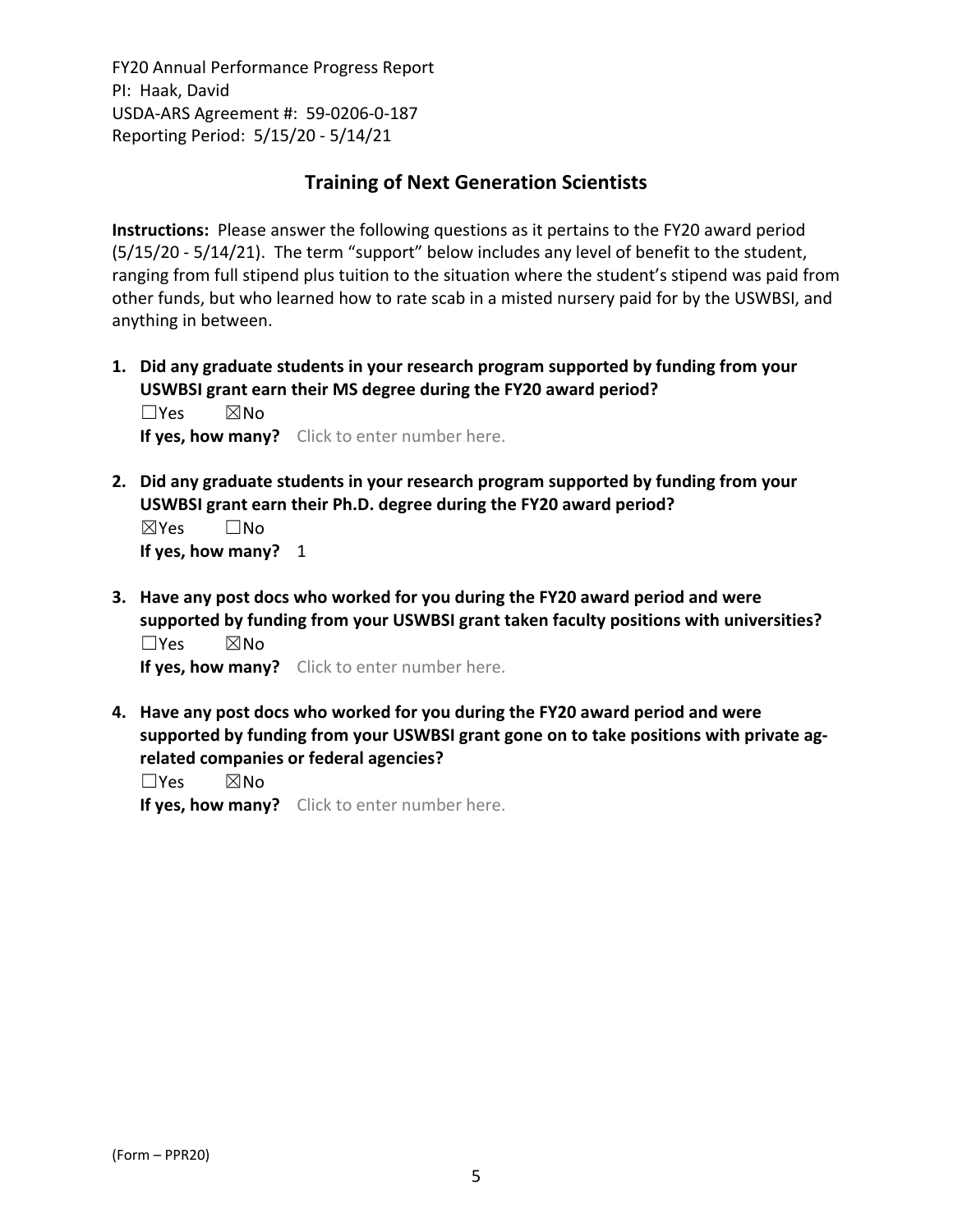# **Release of Germplasm/Cultivars**

**Instructions:** In the table below, list all germplasm and/or cultivars released with full or partial support through the USWBSI during the FY20 award period (5/15/20 - 5/14/21). All columns must be completed for each listed germplasm/cultivar. Use the key below the table for Grain Class abbreviations. 

| <b>Name of Germplasm/Cultivar</b> | <b>Grain Class</b>    | <b>FHB Resistance</b>                                  | <b>FHB</b><br>Rating<br>$(0-9)$ | Year<br><b>Released</b> |
|-----------------------------------|-----------------------|--------------------------------------------------------|---------------------------------|-------------------------|
| N/A                               | Select Grain<br>Class | Select what represents<br>your most resistant<br>check | Enter as<br>text 0-9<br>rating  | Select Year             |
| Click here to enter text.         | Select Grain<br>Class | Select what represents<br>your most resistant<br>check | Enter as<br>text 0-9<br>rating  | Select Year             |
| Click here to enter text.         | Select Grain<br>Class | Select what represents<br>your most resistant<br>check | Enter as<br>text 0-9<br>rating  | Select Year             |
| Click here to enter text.         | Select Grain<br>Class | Select what represents<br>your most resistant<br>check | Enter as<br>text 0-9<br>rating  | Select Year             |
| Click here to enter text.         | Select Grain<br>Class | Select what represents<br>your most resistant<br>check | Enter as<br>text 0-9<br>rating  | Select Year             |
| Click here to enter text.         | Select Grain<br>Class | Select what represents<br>your most resistant<br>check | Enter as<br>text 0-9<br>rating  | Select Year             |
| Click here to enter text.         | Select Grain<br>Class | Select what represents<br>your most resistant<br>check | Enter as<br>text 0-9<br>rating  | Select Year             |
| Click here to enter text.         | Select Grain<br>Class | Select what represents<br>your most resistant<br>check | Enter as<br>text 0-9<br>rating  | Select Year             |
| Click here to enter text.         | Select Grain<br>Class | Select what represents<br>your most resistant<br>check | Enter as<br>text 0-9<br>rating  | Select Year             |
| Click here to enter text.         | Select Grain<br>Class | Select what represents<br>your most resistant<br>check | Enter as<br>text 0-9<br>rating  | Select Year             |
| Click here to enter text.         | Select Grain<br>Class | Select what represents<br>your most resistant<br>check | Enter as<br>text 0-9<br>rating  | Select Year             |
| Click here to enter text.         | Select Grain<br>Class | Select what represents<br>your most resistant<br>check | Enter as<br>text 0-9<br>rating  | Select Year             |
| Click here to enter text.         | Select Grain<br>Class | Select what represents<br>your most resistant<br>check | Enter as<br>text 0-9<br>rating  | Select Year             |
| Click here to enter text.         | Select Grain<br>Class | Select what represents<br>your most resistant<br>check | Enter as<br>text 0-9<br>rating  | Select Year             |

NOTE: Leave blank if you have nothing to report or if your grant did NOT include any VDHR-related projects.

**NOTE:** List the associated release notice or publication under the appropriate sub-section in the 'Publications' section of the FPR.